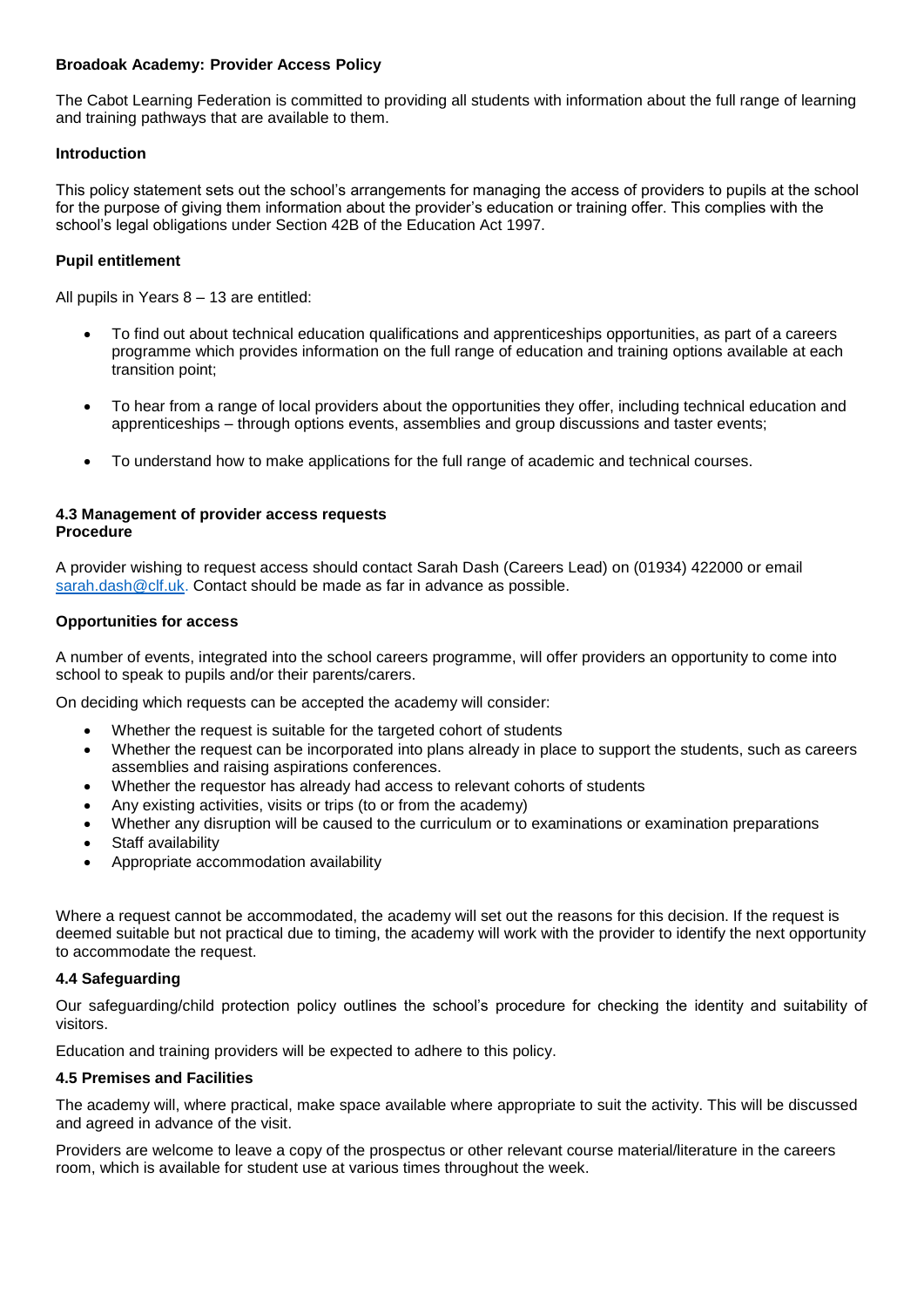# **5. Links to other policies**

- *[https://www.broadoakcollege.org.uk/page/?title=Child+Protection+%26amp%3B+Safeguarding%26%23160%](https://www.broadoakcollege.org.uk/page/?title=Child+Protection+%26amp%3B+Safeguarding%26%23160%3B&pid=119) [3B&pid=119](https://www.broadoakcollege.org.uk/page/?title=Child+Protection+%26amp%3B+Safeguarding%26%23160%3B&pid=119)*
- *<https://www.broadoakcollege.org.uk/careers>*
- *<https://www.broadoakcollege.org.uk/curriculum>*

# **6. Monitoring arrangements**

The school's arrangements for managing the access of education and training providers to students is monitored by Sarah Dash – Careers Lead.

This policy will be reviewed by Sarah Dash – Careers Lead annually. At every review, the policy will be approved by the Governing Body of Broadoak Academy.